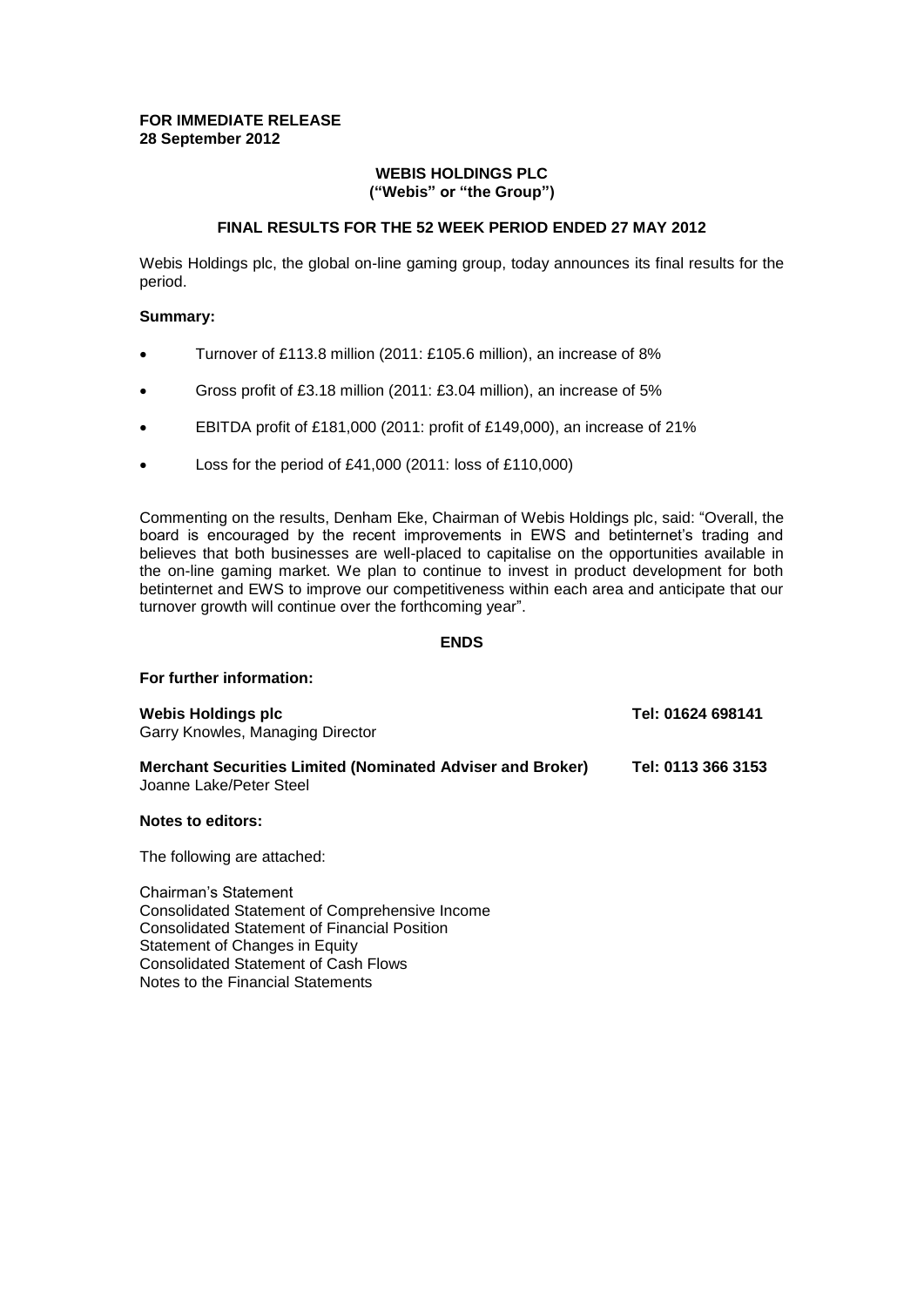### **Chairman's Statement**

#### **Introduction**

I am pleased to report improved results for the Group for the 52 week period ended 27 May 2012, with a better performance across the second half from both European Wagering Services Limited ("EWS") and betinternet.com (IOM) Limited ("betinternet"). The Group generated £114 million of turnover for the year (2011: £106 million), EBITDA of £181,000  $(2011: \text{\textsterling}149,000)$  and recorded an operating loss of £8,000 (2011: £108,000 loss) and an overall loss of £41,000 (2011: £110,000 loss).

### **EWS**

EWS, the Group's pari-mutuel platform, delivered a good performance in the second half following a difficult start to the year and generated turnover for the year of £31 million (2011: £34 million). Over the year, average player numbers and volumes wagered both increased through the on-line platform and call centre, with the majority of these increases coming from leisure players. Further global racing content was added to EWS' product offering, including access to racetrack betting pools in Australia, Canada, Ireland, New Zealand, Sweden and the UK. Payment processing also improved during the latter part of the period.

During the year, EWS completed the transfer of its central business operations to San Francisco, California, where the board has established an office led by Ed Comins, Webis' director of pari-mutuel operations. This move has helped to bring the management team in closer contact with US industry connections, which has already led to the recent agreement to run standard-bred harness race meetings in California (see below). The US remains central to our growth strategy for EWS and the possession of a US pari-mutuel licence, together with other current developments, which I report on later, provide for some interesting prospects for this element of the Group.

### **betinternet**

betinternet, the Group's sportsbook operation, generated good growth in revenues throughout the financial year and turnover increased to £83 million (2011: £71 million). The fixed-odds content has been expanded at a rapid rate and the overall product offering, particularly around football betting where resource has been focused, has been made extremely competitive.

Our 'In Play' content, where odds are offered during live events, has also been strengthened significantly and related revenues accounted for 43% of betinternet's annual turnover on single bets, with football, tennis and basketball being the predominant 'In Play' sports selected by our customers. The 'In Play' growth helped total fixed-odds turnover and gross profit increase by 26% and 5% respectively over the previous year, an element of which was driven by the World Cup. The majority of this growth continued to originate from the Asian-Pacific region. Casino activity also increased during the financial year; however, this was offset by a reduction in play through the games suite.

Going into the new financial year, the performance during the European Football Championships was in line with management's expectations, although betinternet's overall margin, remains volatile as our current customer demographic has a smaller percentage of 'leisure players' than we would prefer, especially within Europe. The board anticipates, however, that the percentage of leisure players will increase as we develop our product further and our sportsbook marketing strategy for the betinternet brand is tailored to support this.

### **Overview of Results**

Group turnover for the 52 week period ended 27 May 2012 was £114 million (2011: £106 million), with betinternet's turnover increasing to £83 million (2011: £71 million) primarily due to the popularity of 'In Play' content. This more than offset the reduction in EWS' turnover to £31 million (2011: £34million).

Group gross profit increased by 5% to £3.18 million (2011: £3.04 million) with overall gross margin reducing slightly to 2.8% (2011: 2.9%). betinternet generated a gross profit of £1.9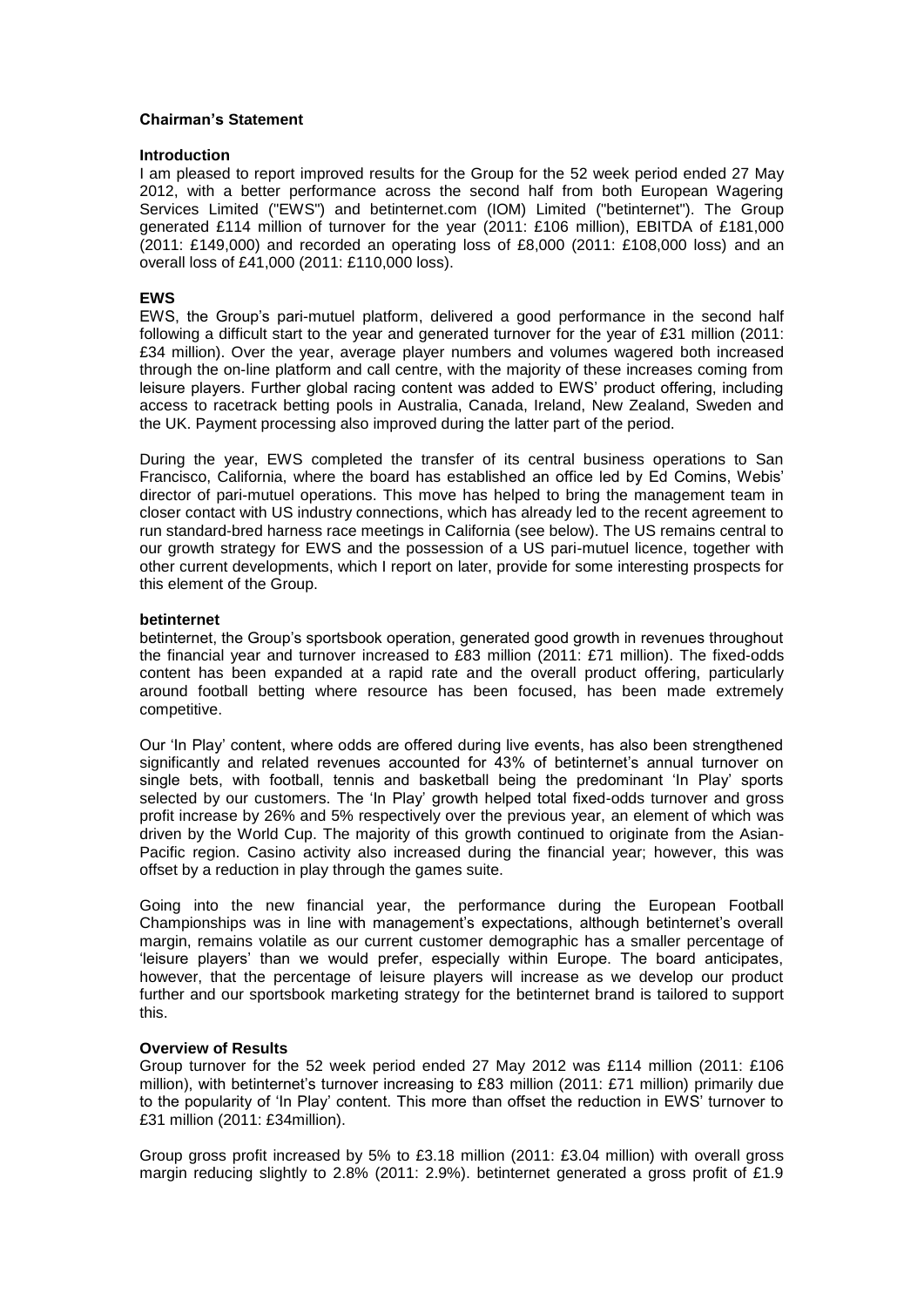million (2011: £1.86 million), with the reduction in gross margin to 2.28% (2011: 2.61%) being attributable to the effect of lower numbers of leisure players. EWS saw higher numbers of leisure players during the year and this helped increase gross margin to 4.2% (2011: 3.5%), generating an 8.5% rise in gross profit to £1.28 million (2011: £1.18 million).

Operating expenses increased by 4%, compared to the previous year, to £3.00 million (2011; £2.89 million). This increase is attributable to the rise in costs relating to the sportsbook's third-party data feeds and is in line with the board's expectations.

EWS generated EBITDA for the year of £193,000 (2011: £60,000 loss) offset slightly by an EBITDA loss of £12,000 (2011: £209,000 profit) at betinternet.

#### **Board changes**

Jim Mellon stepped down from his position as non-executive director in January 2012 and was replaced on the board by Sir James Mellon KCMG, who brings a wealth of corporate experience to the company. Sir James has joined both the Remuneration and Audit Committees.

Damon Waddington stood down as Finance Director in April 2012 to pursue another opportunity. The Group's Financial Controller, Chris Allen, took over Damon's accounting and company secretarial responsibilities, with the other executive directors assuming responsibility for the business development work previously undertaken by Damon.

I would like to thank Jim and Damon for their invaluable contributions to the Group over many years.

### **Strategy**

We announced on 24 August 2012 that EWS' wholly owned subsidiary, WatchandWager.com ("WAW"), had received licence approval from the Californian Horse Racing Board and had entered into an agreement with California Exposition & State Fair ("Cal Expo") in Sacramento, California, for the lease and operation of standard-bred harness race meetings at Cal Expo for a five year term, with racing to commence in early November 2012.

The board is excited by the prospects that Cal Expo provides EWS to access further US content and believes that operating a 'bricks and mortar' racing facility within the US puts EWS on a more equal footing with its on-line pari-mutuel wagering competitors. We also anticipate that having a US presence will provide EWS' entire operation with greater leverage in other areas as the business develops and particularly if, as expected, state and federal legislation becomes less restrictive for on-line and off-line gaming.

The board continues to monitor the prospect of any further potential changes to the position of payment processors or their associated banks regarding the handling of US pari-mutuel gaming transactions.

It is anticipated that EWS will launch its new 'WatchandWager.com' website in the first half of the new financial year, which will provide for a significantly better user experience, including live-streaming of race video.

For betinternet, the board has invested in additional sportsbook product through third-party data providers, particularly for 'In Play', which represents betinternet's best growth opportunity. Using a variety of recognised third-party providers remains the operation's business strategy over the short to medium term. In support of this, we have recently recruited senior industry personnel to lead betinternet's trading, development and marketing functions. The board anticipates that these actions will build on the good growth over the last financial year, help stabilise the fixed-odds margin achieved and enhance the performance of the casinos and games products. The board also plans a further update to the betinternet website 'look and feel' in the forthcoming year.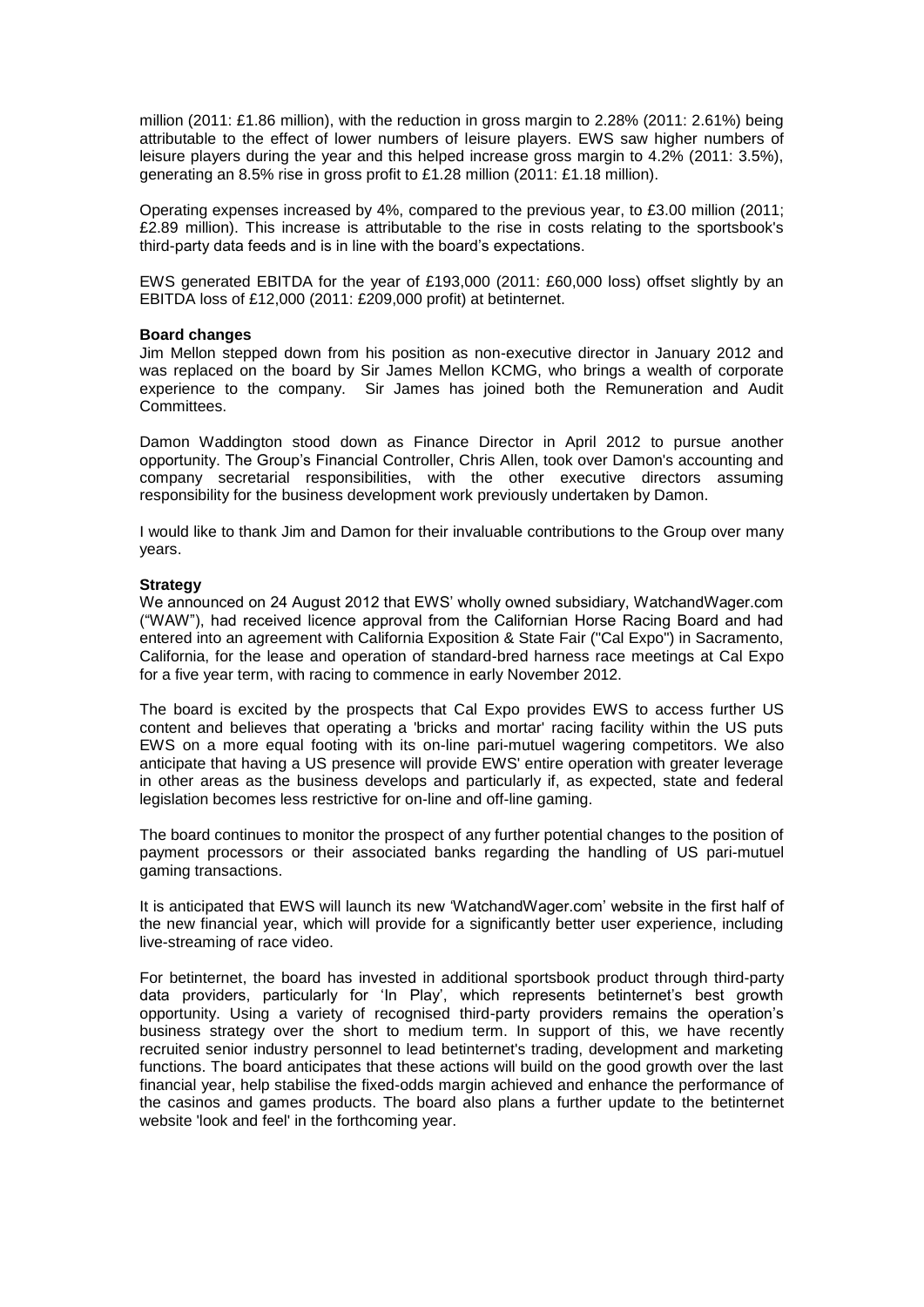### **Outlook**

Overall, the board is encouraged by the recent improvements in EWS and betinternet's trading and believes that both businesses are well-placed to capitalise on the opportunities available in the on-line gaming market. We plan to continue to invest in product development for both betinternet and EWS to improve our competitiveness within each area and anticipate that our turnover growth will continue over the forthcoming year.

Finally, I would like to thank you for your support as shareholders and to our staff for their loyalty and dedication throughout the year.

**Denham Eke Chairman**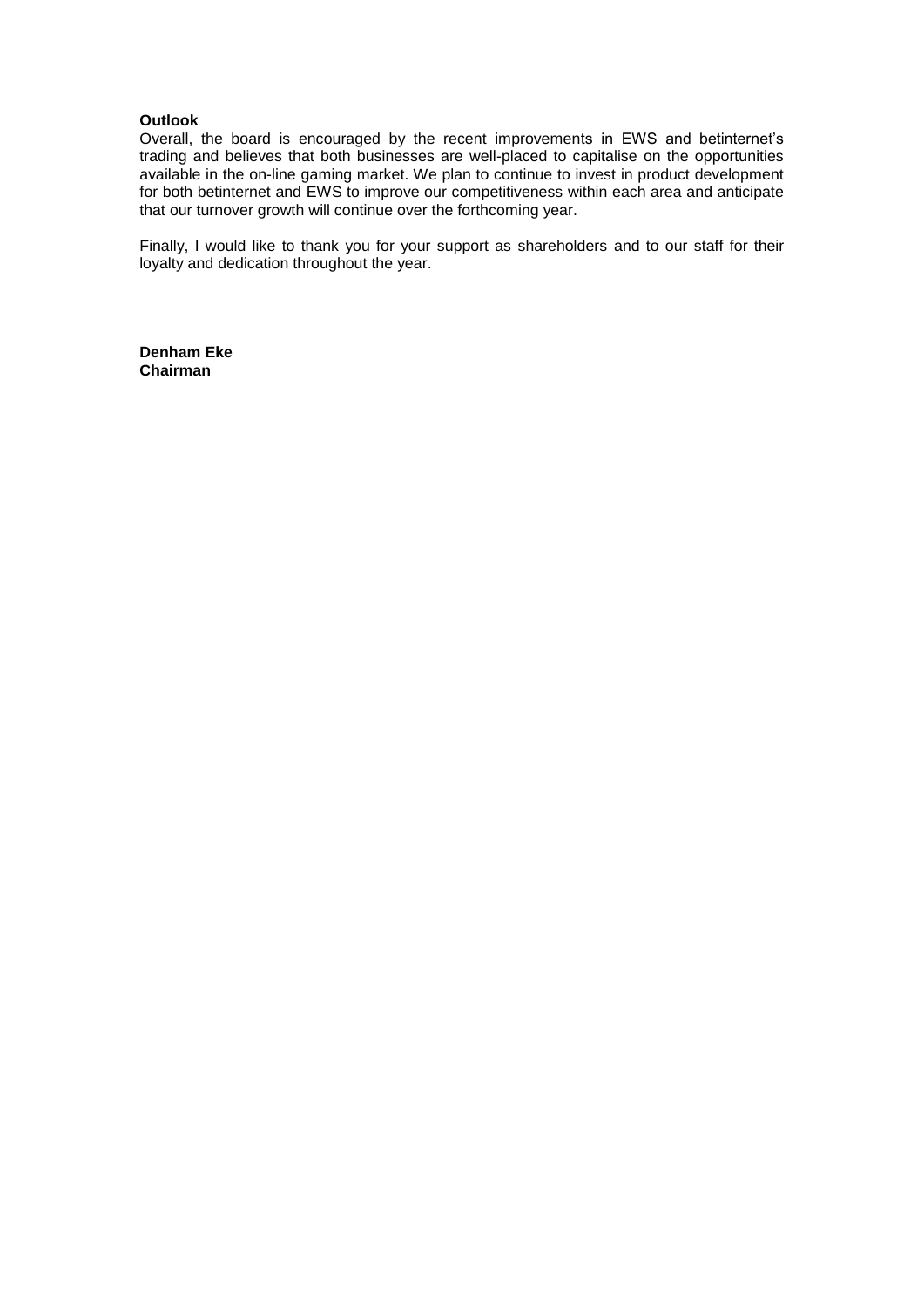#### **Consolidated Statement of Comprehensive Income for the Period ended 27 May 2012**

| TOT THE FEITOG ENGED ZT MAY ZUTZ                                                                                              | <b>Note</b> | 2012<br>£000                  | 2011<br>£000                  |
|-------------------------------------------------------------------------------------------------------------------------------|-------------|-------------------------------|-------------------------------|
| <b>Turnover</b><br>Cost of sales<br>Betting duty paid                                                                         | 2           | 113,751<br>(110, 531)<br>(40) | 105,546<br>(102, 470)<br>(36) |
| <b>Gross Profit</b>                                                                                                           |             | 3,180                         | 3,040                         |
| Administration expenses                                                                                                       |             | (2,999)                       | (2,891)                       |
| Earnings before interest, tax, depreciation and<br>amortisation<br>Depreciation and amortisation<br>Share-based payment costs | 3           | 181<br>(189)                  | 149<br>(248)<br>(9)           |
| <b>Total operating loss</b>                                                                                                   |             | (8)                           | (108)                         |
| Net finance costs<br>Taxation                                                                                                 | 4<br>5      | (33)                          | (2)                           |
| Total comprehensive loss for the period attributable<br>to owners                                                             |             | (41)                          | (110)                         |
| Basic and diluted loss per share (pence)                                                                                      |             | (0.02)                        | (0.05)                        |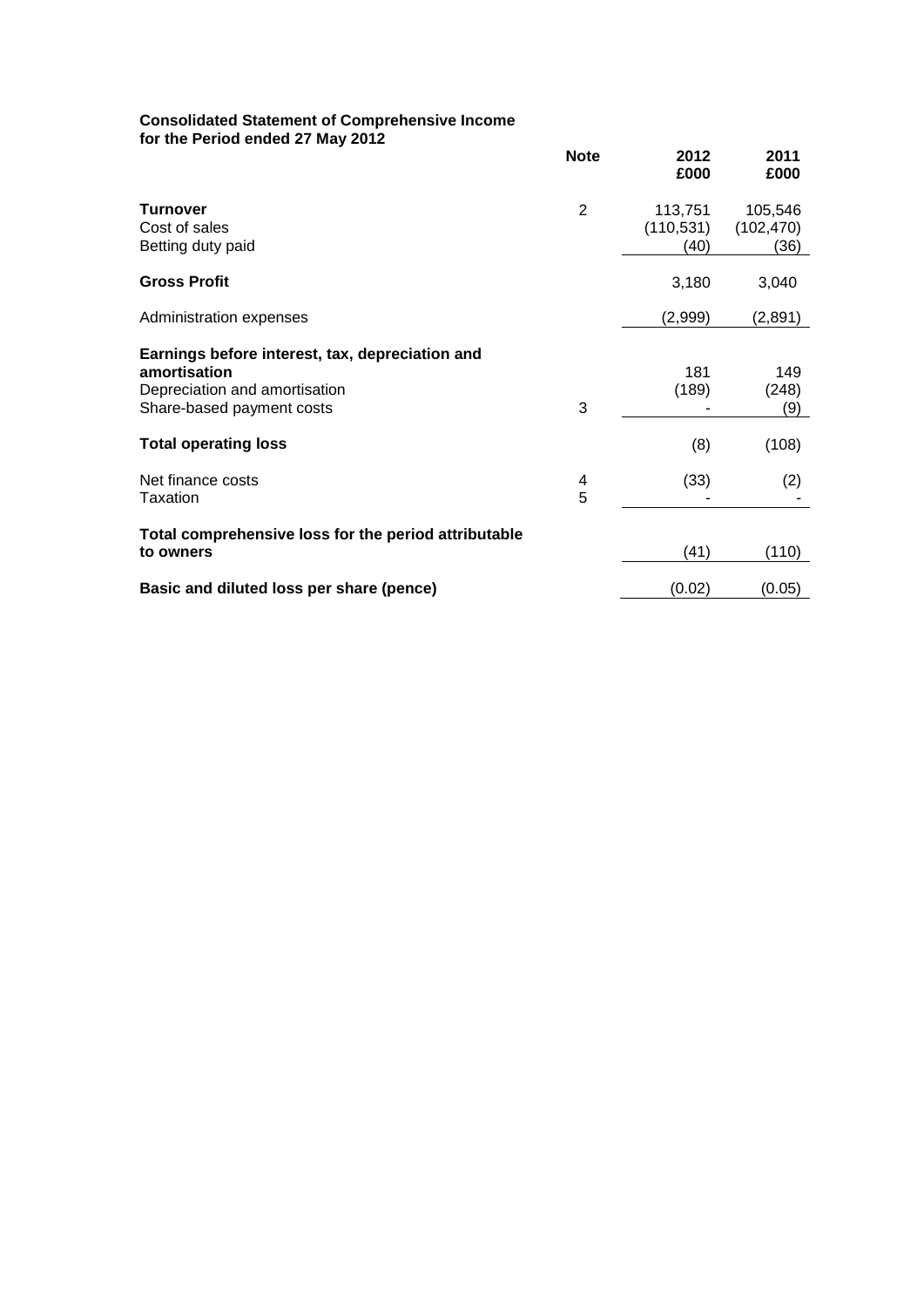# **Consolidated Statement of Financial Position As at 27 May 2012**

|                                                  | <b>Note</b> | 2012<br>£000 | 2011<br>£000 |
|--------------------------------------------------|-------------|--------------|--------------|
| <b>Non-current assets</b>                        |             |              |              |
| Intangible assets - goodwill                     | 7           | 111          | 111          |
| Intangible assets - other                        | 8           | 194          | 231          |
| Property, equipment and company car              | 9           | 31           | 34           |
| <b>Total non-current assets</b>                  |             | 336          | 376          |
| <b>Current assets</b>                            |             |              |              |
| Trade and other receivables                      |             | 621          | 838          |
| Cash and cash equivalents                        |             | 2,683        | 1,470        |
| <b>Total current assets</b>                      |             | 3,304        | 2,308        |
| <b>Current liabilities</b>                       |             |              |              |
| Trade and other payables                         |             | (3,046)      | (2,049)      |
| <b>Total current liabilities</b>                 |             | (3,046)      | (1,882)      |
| <b>Net assets</b>                                |             | 594          | 635          |
|                                                  |             |              |              |
| <b>Equity</b>                                    |             | 2,302        | 2,302        |
| Called up share capital<br>Share premium account |             | 10,049       | 10,049       |
| Share option reserve                             |             | 116          | 116          |
| Profit and loss account                          |             | (11,873)     | (11, 832)    |
|                                                  |             |              |              |
| <b>Total equity</b>                              |             | 594          | 635          |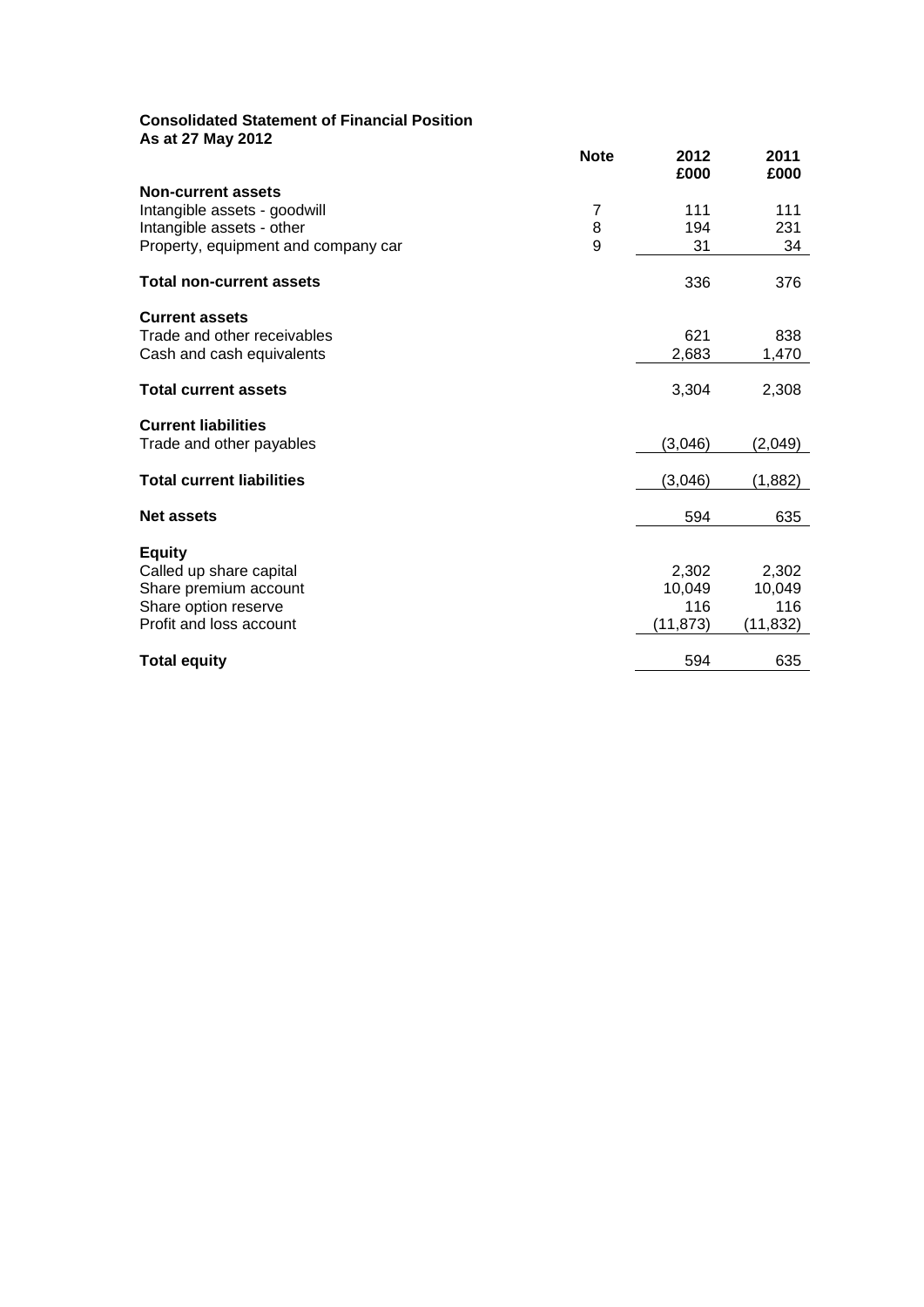### **Statement of Changes in Equity for the Period ended 27 May 2012**

| <u>tule Feriod ended zi may zutz</u>                                       | Called up        |                         | <b>Share</b>      |                             | Total  |
|----------------------------------------------------------------------------|------------------|-------------------------|-------------------|-----------------------------|--------|
|                                                                            | share<br>capital | <b>Share</b><br>premium | option<br>reserve | <b>Retained</b><br>earnings | equity |
|                                                                            | £000             | £000                    | £000              | £000                        | £000   |
| Balance as at 30 May 2010                                                  | 2,068            | 9,927                   | 107               | (11, 722)                   | 380    |
| Total Comprehensive loss for the period<br><b>Transactions with owners</b> |                  |                         |                   | (110)                       | (110)  |
| Arising on shares issued in the year                                       | 234              | 122                     |                   |                             | 356    |
| Share-based payment expense                                                |                  |                         | 9                 |                             | 9      |
| Balance as at 29 May 2011                                                  | 2,302            | 10,049                  | 116               | (11, 832)                   | 635    |
| Total Comprehensive loss for the period<br><b>Transactions with owners</b> |                  |                         |                   | (41)                        | (41)   |
| Arising on shares issued in the year                                       |                  |                         |                   |                             |        |
| Share-based payment expense                                                |                  |                         |                   |                             |        |
| Balance as at 27 May 2012                                                  | 2,302            | 10,049                  | 116               | (11, 873)                   | 594    |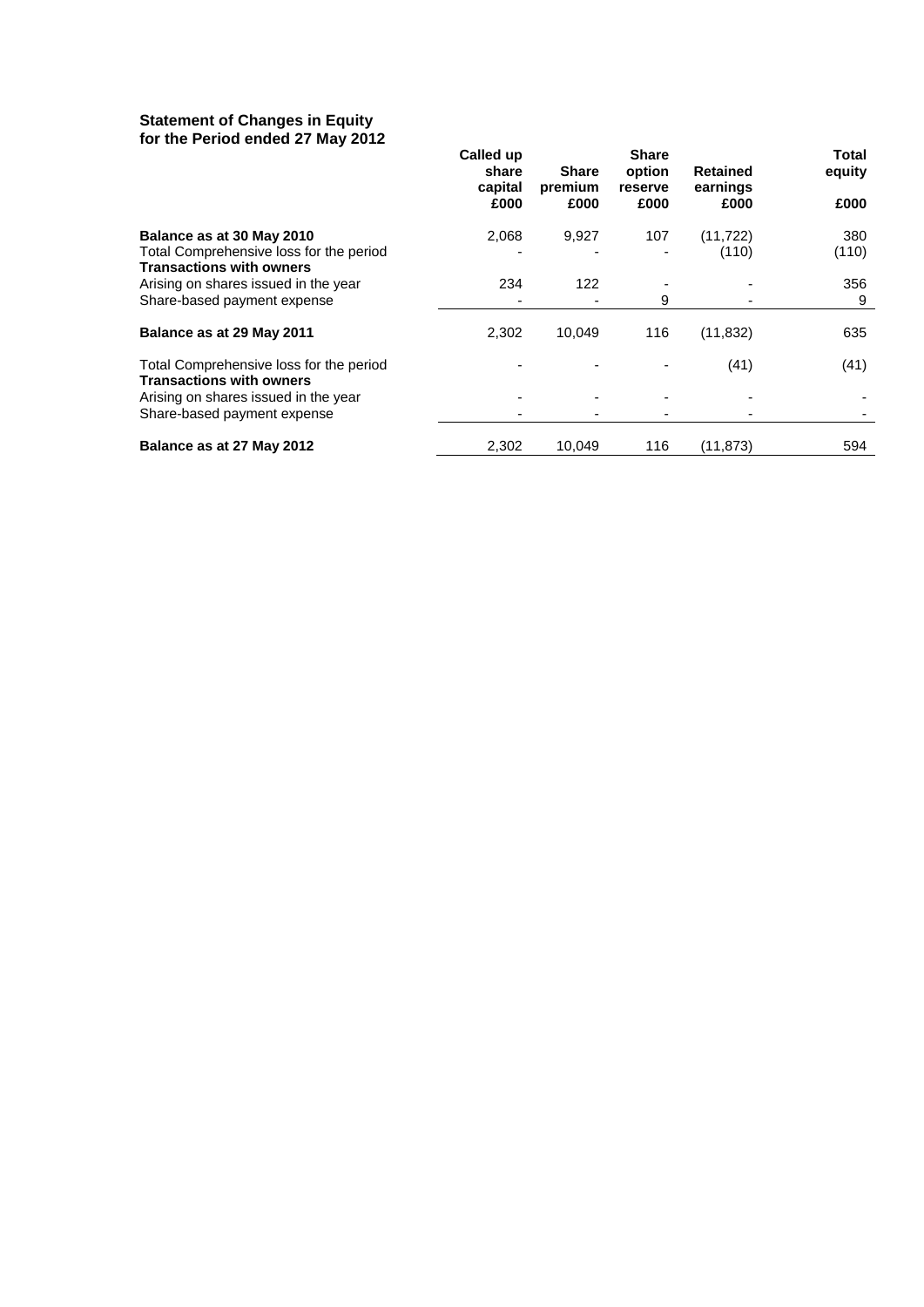# **Consolidated Statement of Cash Flows for the Period ended 27 May 2012**

| $1001$ chod choca 27 may 2012                                                                      | 2012<br>£000 | 2011<br>£000 |
|----------------------------------------------------------------------------------------------------|--------------|--------------|
| Net cash inflow/(outflow) from operating activities<br><b>Cash flows from investing activities</b> | 1,395        | 607          |
| Interest received                                                                                  | 10           |              |
| Purchase of intangible assets                                                                      | (126)        | (183)        |
| Purchase of property, plant and equipment                                                          | (23)         | (12)         |
| Net cash outflow from investing activities                                                         | (139)        | (195)        |
| Cash flows from financing activities                                                               |              |              |
| Interest paid                                                                                      | (43)         | (2)          |
| Issue of equity shares                                                                             |              | 356          |
| Net cash inflow/(outflow) from financing activities                                                | (43)         | 354          |
| Net increase/(decrease) in cash and cash equivalents                                               | 1,213        | 766          |
| Cash and cash equivalents at beginning of period                                                   | 1,470        | 704          |
| Net cash and cash equivalents at end of period                                                     | 2,683        | 1,470        |
| Cash and cash equivalents comprise                                                                 |              |              |
| Cash and deposits                                                                                  | 2,683        | 1,470        |
| <b>Bank overdraft</b>                                                                              |              |              |
|                                                                                                    | 2,683        | 1,470        |
| <b>Cash generated from operations</b>                                                              |              |              |
| Loss from operations                                                                               | (8)          | (108)        |
| Adjusted for:                                                                                      |              |              |
| Depreciation and amortisation                                                                      | 189          | 248          |
| Share-based payment cost                                                                           |              | 9            |
| (Increase) / decrease in receivables                                                               | 217          | (4)          |
| Increase / (decrease) in payables                                                                  | 997          | 462          |
| Net cash inflow/(outflow) from operating activities                                                | 1,395        | 607          |
|                                                                                                    |              |              |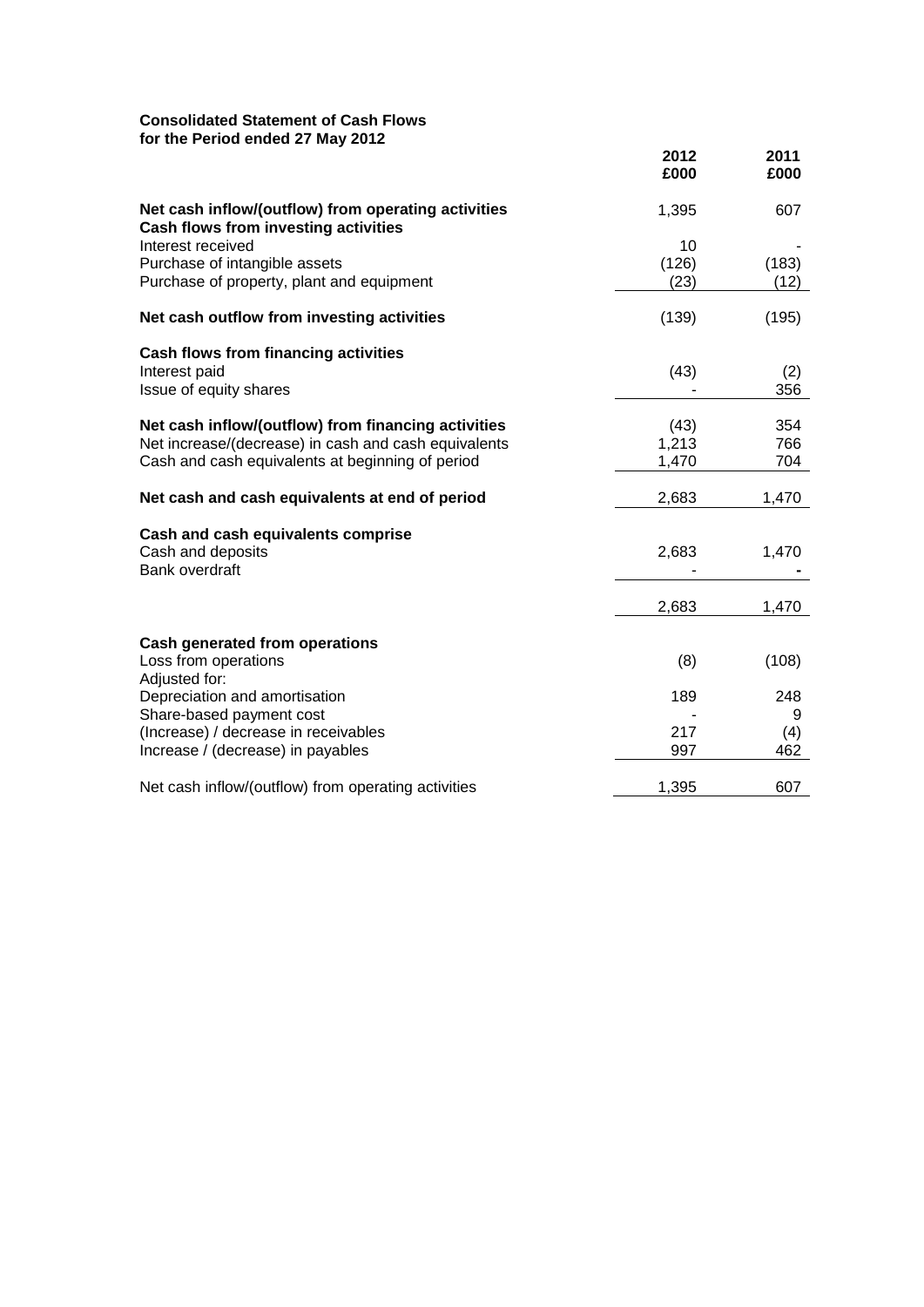# **Notes to the Financial Statements For the Period ended 27 May 2012**

### **1 Reporting entity**

Webis Holdings plc is a company domiciled in the Isle of Man. The address of the Company's registered office is Viking House, Nelson Street, Douglas, Isle of Man, IM1 2AH.

The Group's consolidated financial statements as at and for the period ended 27 May 2012 consolidate those of the Company and its subsidiaries (together referred to as "the Group").

This announcement does not constitute the Group's statutory financial statements. It is an extract from the financial statements for the period ended 27 May 2012 which have not yet been filed.

### **1.1 Basis of preparation**

### **(a) Statement of compliance**

The financial information included in this announcement has been extracted from the Group's consolidated financial statements prepared in accordance with International Financial Reporting Standards ("IFRS") and its interpretations adopted by the International Accounting Standards Board ("IASB").

### **(b) Basis of measurement and functional currency**

The Group consolidated financial statements are presented in Pounds Sterling, rounded to the nearest thousand. They are prepared under the historical cost convention except where assets and liabilities are required to be stated at their fair value.

# **(c) Use of estimates and judgement**

The preparation of Group financial statements in conformity with IFRS requires management to make judgements, estimates and assumptions that affect the application of policies and reported amounts of assets and liabilities, income and expenses. Although these estimates are based on management's best knowledge and experience of current events and expected economic conditions, actual results may differ from these estimates.

The directors believe the assumptions used in the model to calculate the fair value of the share based payments are the most appropriate for the Group.

| $\mathbf{2}$<br><b>Segmental Analysis</b><br>Period ended 27 May 2012 | 2012<br>£000 | 2011<br>£000 |
|-----------------------------------------------------------------------|--------------|--------------|
| Turnover                                                              |              |              |
| Sportsbook                                                            |              |              |
| <b>Asia Pacific</b>                                                   | 67,001       | 57,863       |
| <b>UK &amp; Ireland</b>                                               | 10,360       | 8,692        |
| <b>Europe</b>                                                         | 4,684        | 4,070        |
| <b>Rest of the World</b>                                              | 1,042        | 802          |
| Pari-mutuel                                                           |              |              |
| <b>United States</b>                                                  | 17,119       | 17,694       |
| Caribbean                                                             | 8,921        | 13,912       |
| <b>Australia</b>                                                      | 4,023        | 2,513        |
| Asia Pacific                                                          | 601          |              |
|                                                                       |              |              |
|                                                                       | 113,751      | 105,546      |
|                                                                       |              |              |
| Profit / (loss) before tax                                            |              |              |
| Sportsbook                                                            | (214)        | 1            |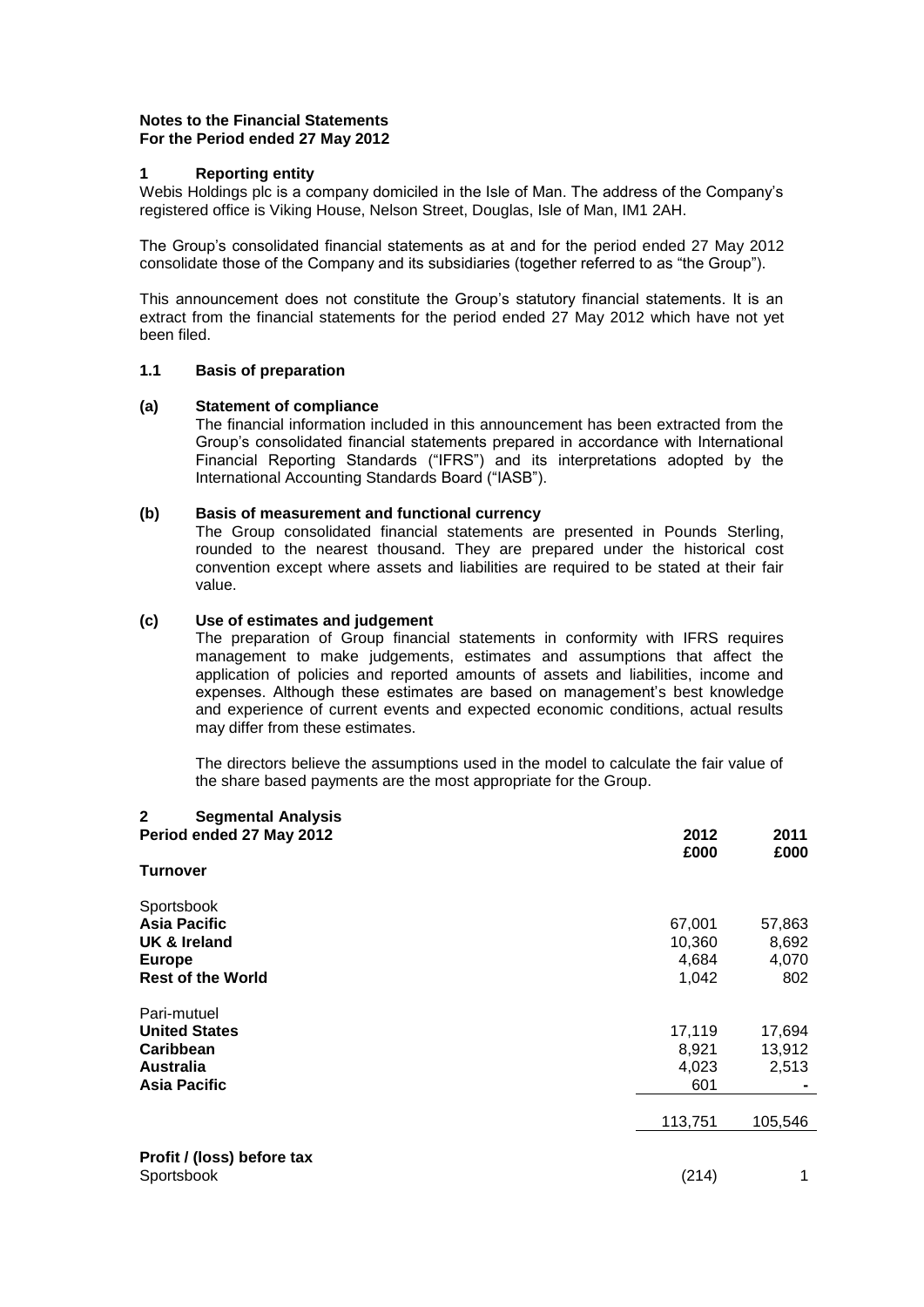| Pari-mutuel<br>Group                           | 173            | (102)<br>(9)  |
|------------------------------------------------|----------------|---------------|
|                                                | (41)           | (110)         |
| <b>Net assets</b><br>Sportsbook                | (970)          | (756)         |
| Pari-mutuel<br>Group                           | 1,650<br>(86)  | 1,477<br>(86) |
|                                                | 594            | 635           |
| 3<br><b>Share-based payment expense</b>        |                |               |
|                                                | 2012<br>£000   | 2011<br>£000  |
| Share options                                  | $\blacksquare$ | 9             |
|                                                |                | 9             |
| Net finance costs<br>4                         |                |               |
|                                                | 2012<br>£000   | 2011<br>£000  |
| Bank interest receivable                       | 10             |               |
|                                                | 10             | ۰             |
| Bank interest payable<br>Loan interest payable | (43)           | (5)<br>3      |
|                                                | (43)           | (2)           |
| Net finance costs                              | (33)           | (2)           |

### **5 Taxation**

No provision for taxation is required for either the current or previous periods, due to the zero per cent corporate tax regime in the Isle of Man. Unprovided deferred tax was £Nil (2011: £Nil).

# **6 Earnings per ordinary share**

The calculation of the basic earnings per share is based on the earnings attributable to ordinary shareholders divided by the weighted average number of shares in issue during the period.

The calculation of the diluted earnings per share is based on the basic earnings per share, adjusted to allow for the issue of shares, on the assumed conversion of all dilutive share options.

An adjustment for the dilutive effect of share options and convertible debt in the previous period has not been reflected in the calculation of the diluted loss per share, as the effect would have been anti-dilutive.

|                     | 2012<br>£000 | 2011<br>£000 |
|---------------------|--------------|--------------|
| Loss for the period | (41)         | (110)        |
|                     | No.          | No.          |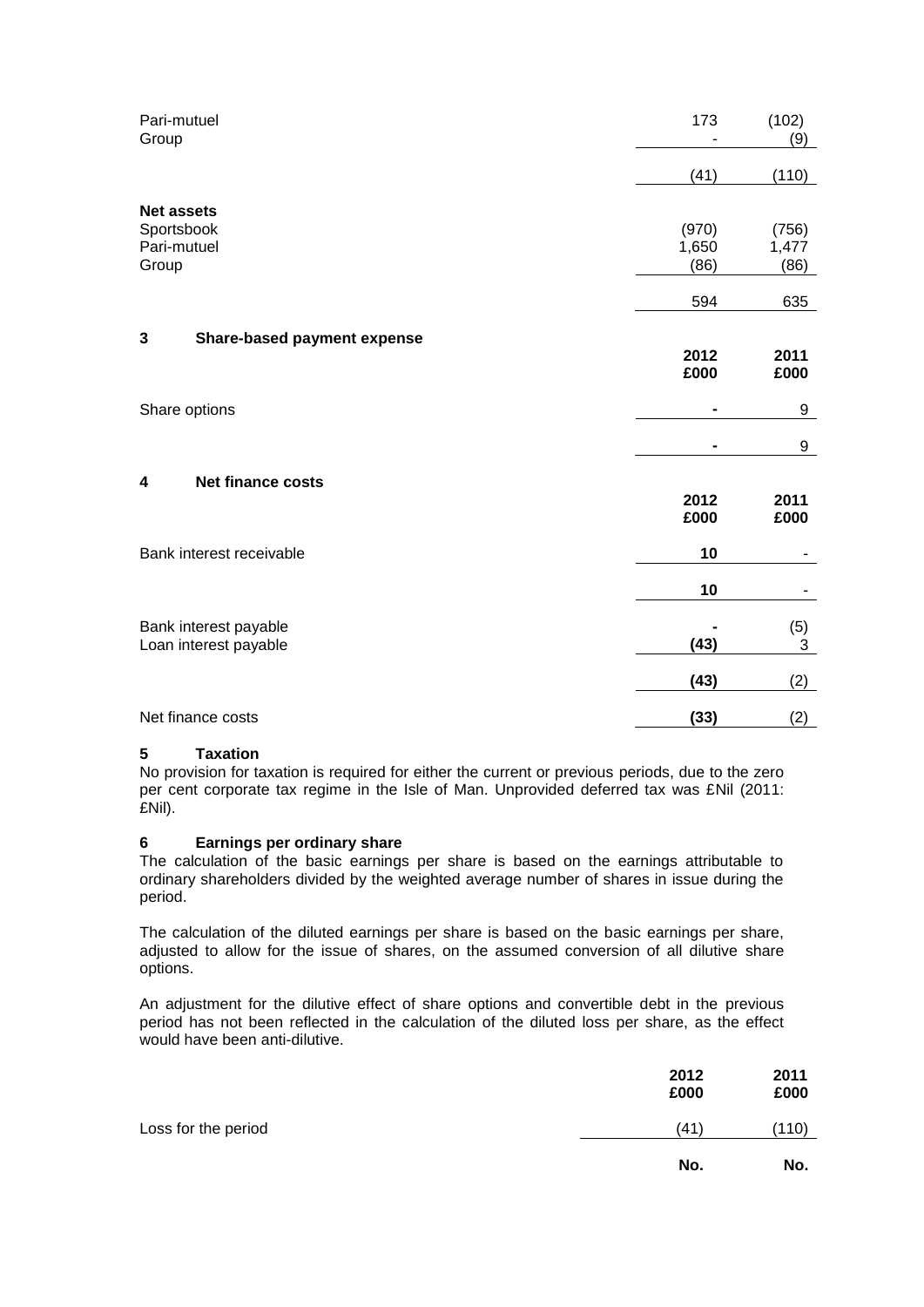| Weighted average number of ordinary shares in issue<br>Diluted number of ordinary shares | 230,171,644      | 230, 171, 644 212, 902, 757<br>230, 171, 644 |
|------------------------------------------------------------------------------------------|------------------|----------------------------------------------|
| Basic loss per share (pence)<br>Diluted loss per share (pence)                           | (0.02)<br>(0.02) | (0.05)<br>(0.05)                             |
| 7<br>Intangible assets - goodwill                                                        |                  | Goodwill<br>£000                             |
| Cost<br>Balance at 29 May 2011<br>Additions during the period                            |                  | 111                                          |
| Balance at 27 May 2012                                                                   |                  | 111                                          |
| <b>Amortisation and impairment</b><br>At 29 May 2011<br>Amortisation for the period      |                  |                                              |
| At 27 May 2012                                                                           |                  |                                              |
| <b>Net Book Value</b><br>At 27 May 2012                                                  |                  | 111                                          |
| At 29 May 2011                                                                           |                  | 111                                          |

The goodwill relates to the acquisition of the pari-mutuel business which is both a cash generating unit and a reportable segment, including goodwill arising on the acquisition in 2010 of WatchandWager.com LLC, a US registered entity licenced for pari-mutuel wagering in North Dakota.

The Group tests intangible assets annually for impairment, or more frequently if there are indications that the intangible assets may be impaired. The recoverable amount of goodwill on both pari-mutuel business units has been determined based on a value in use calculation using cash flow projections based on financial budgets approved by the Directors.

The key assumptions on which the Directors have based their three year discounted cash flow analysis are a pre-tax discount rate of 15% and growth rate in pari-mutuel business of 2%. The assumption of growth rate in pari-mutuel business has been based on the historic performance of the business as well as forecast performance based on the Board's plan to invest further in this business. In respect of the value in use calculations, cash flows have been considered for both the conservative and the full forecast potential of future cash flows with no impact to the valuation of goodwill.

### **8 Intangible assets – Other**

|                                    | Software &<br><b>Development</b><br><b>Costs</b><br>£000 |
|------------------------------------|----------------------------------------------------------|
| Cost                               |                                                          |
| Balance at 29 May 2011             | 2,632                                                    |
| Additions during the period        | 126                                                      |
|                                    |                                                          |
| Balance at 27 May 2012             | 2,758                                                    |
|                                    |                                                          |
| <b>Amortisation and impairment</b> |                                                          |
| At 29 May 2011                     | 2,401                                                    |
| Amortisation for the period        | 163                                                      |
|                                    |                                                          |